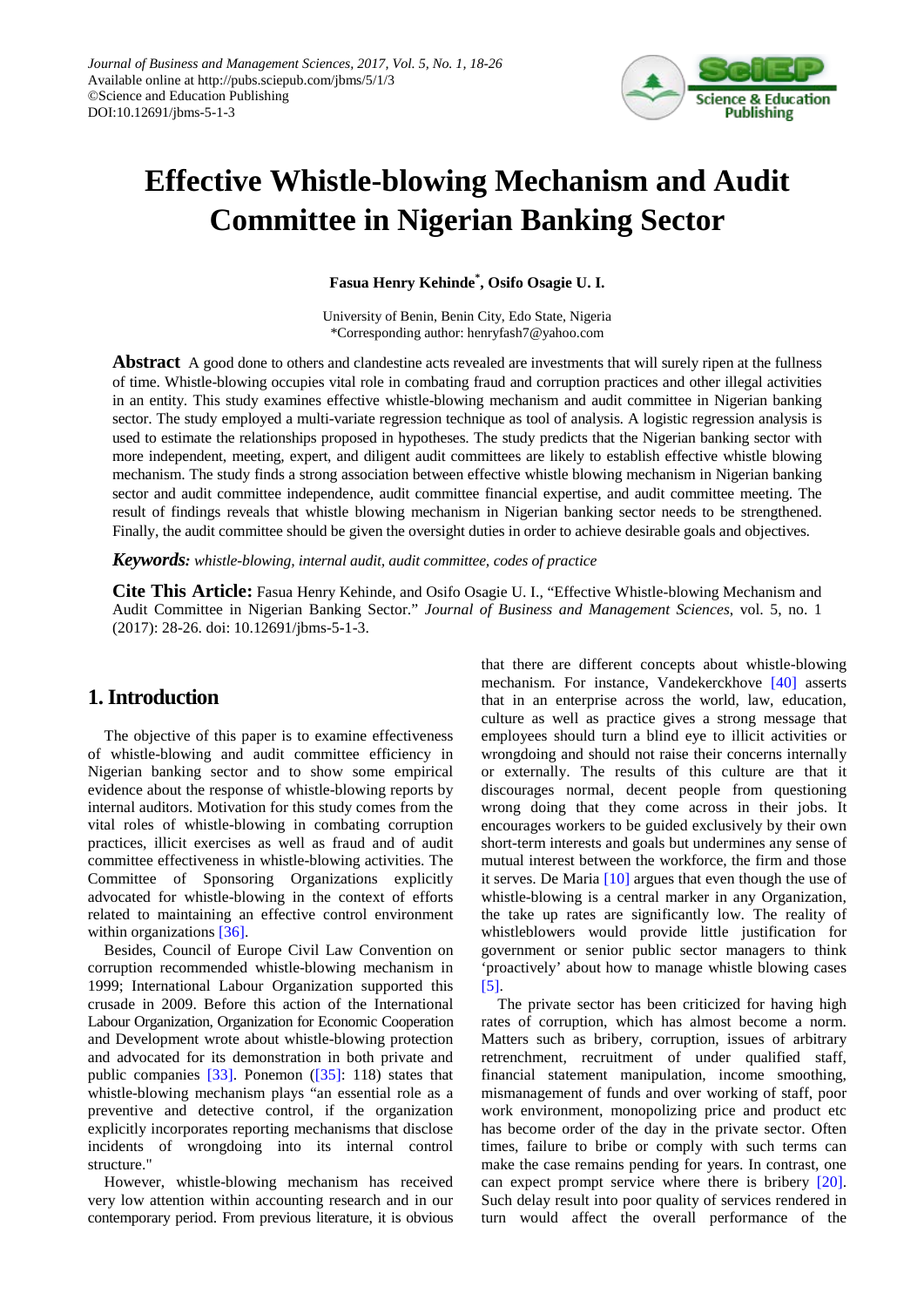organization. Unless organizations foster a culture that declares and demonstrates that it is safe and to raise a genuine concern about wrongdoing, employees will assume that they face victimization, losing their Job or damaging their career. The consequence is that most employees will stay silent where there is a threat-even a grave one; this silence can mean that those in charge of the organization place their trust on the people who operate them. This means that they deny themselves what can be the fail-safe opportunity to deal with a serious challenge before it causes real damage.

Besides, existing studies have issues related to the whistle-blower, in various perspectives such as organization behavior, ethics, as well as psychology [\[2,27,30,31\].](#page-7-3) While many studies have examined whistle-blowing from the area of the whistle-blower, there is little empirical evidence from the perspective of the receiver of the whistle-blowing. They have confirmed that whistle-blowers have the choice of choosing between internal or external parties (or, both) as beneficiaries of whistle-blowing. However, most whistle-blowers prefer internal parties as the initial receivers of their information [\[35\].](#page-8-2)

Therefore, this paper offers empirical evidence about the effective whistle-blowing and audit committee effectiveness in Nigerian banking sector using secondary data from the central bank of Nigeria. Specifically, the study addresses the following questions: Is there any significant impact of audit committee independence on effective whistle blowing mechanism in Nigerian banking sector? Is there any significant impact of audit committee meeting on effective whistle blowing system in Nigerian banking sector? Is there a significant impact of audit committee financial expertise on effective whistle blowing mechanism in Nigerian banking sector?

The results and recommendations of this paper may be essential to scholars, practitioners as well as academics, by providing relevant empirical data about an issue of importance to auditors and accountants. More importantly, the data offer empirical grounding for future research questions related to whistle-blowing mechanism and audit committee. The study will no doubt be more current and extensive with research published and unpublished works of authors on the subject matter in order to find out what has been written on other study, magazine, newspaper and the internet works will be consulted for information on the research title. Finally, current information will be gathered which will be gotten from the case study and annual financial report.

## **2. Conceptual Review**

Whistle-blower can be traced to the whistle a referee utilizes to indicate an illegal or foul play. US civic activist, Ralph Nader, is said to have coined the phrase, but he put a positive spin on the term in the early 1970s to prevent the negative connotations occurred in other words such as "informers" and "snitches". However, the term developed originally from Bobbies (British police officers, and later American police officers) blowing their whistle to alert the public to criminals. Later private business owners would use their own whistles to alert and inform the police of thievery and other criminal activities [\[42\].](#page-8-4)

#### **2.1. Whistle-blowing Mechanism**

Researchers have showed that there is no definite or legal or general or common definition of whistle blowing. There are numerous definitions of whistle-blowing from different authors and scholars. For instance, the International Labour Organization [\[19\]](#page-7-4) sees whistleblowing as "the reporting by employees or former employees of illegal, irregular, dangerous or unethical practices by employers." The United Nations Convention Against Corruption [\[39\]](#page-8-5) refers to whistle-blowing as information from any individual who reports in good faith as well as on reasonable grounds to the proficient authorities any fact in issues concerning offences established in line with this Convention. The Council of Europe Civil Law Convention on Corruption [\[8\]](#page-7-5) refers to whistle-blowing as information discloses by employees who have reasonable grounds to suspect corruption as well report in good faith their suspicion to responsible persons or those who are charged with responsibilities or authorities.

To, the U.K.'s PIDA [\[38\],](#page-8-6) whistle-blowing is any disclosure of fact" which, in the reasonable belief of the employees making the disclosure, tends to show one or more of the following…" (the provision continues by listing a series of acts, including in relation to the commission of criminal offences). Near and Miceli [\(\[30\]:](#page-8-7) 5) say whistle-blowing is the disclosure of illicit, immoral, or illegitimate practices to individuals or organizations that may be able to effect action. Ponemon [\(\[35\]:](#page-8-2) 128) noted internal auditors or audit committee are natural outlets for whistle-blowers. In fact, ICAN [\[17\]](#page-7-6) stipulates that one of duties and responsibilities of audit committee is to review and ensure that adequate whistle-blowing procedures are put in place. The purpose of this, is detect, prevent and report illegal activities and fraudulent practices. Therefore, whistle-blowing is defined as the reporting suspicions of illicit or irregular behavior to those who are charged with responsibility [\[18\].](#page-7-7) Ponemon [\[35\]](#page-8-2) notices that whistle-blowing mechanism established for purposes of remediation, control, or prevention, an internal channel for communicating wrongdoing.

## **2.2. Characteristics Common to Whistle-blowing Concepts**

To this end, the following are major characteristics common to whistle-blowing concepts above. These include: the disclosure of wrongdoings connected to the workplace; a public interest dimension, such as the reporting of illicit offences, unethical practices, and so on, rather than a personal grievance; and the exposure of wrongdoings via designated channels and/or to designated authorities.

#### **2.3. Internal and External Whistle-blowers**

Read and Rama [\[36\]](#page-8-0) identify two types of whistle-blower in an organization, namely: internal and external whistle-blower. Internal whistle-blowers are habitually more aware of unethical acts but may be in threat of consequences of blowing the whistle, namely: loss of job or being ostracized within the organization. While external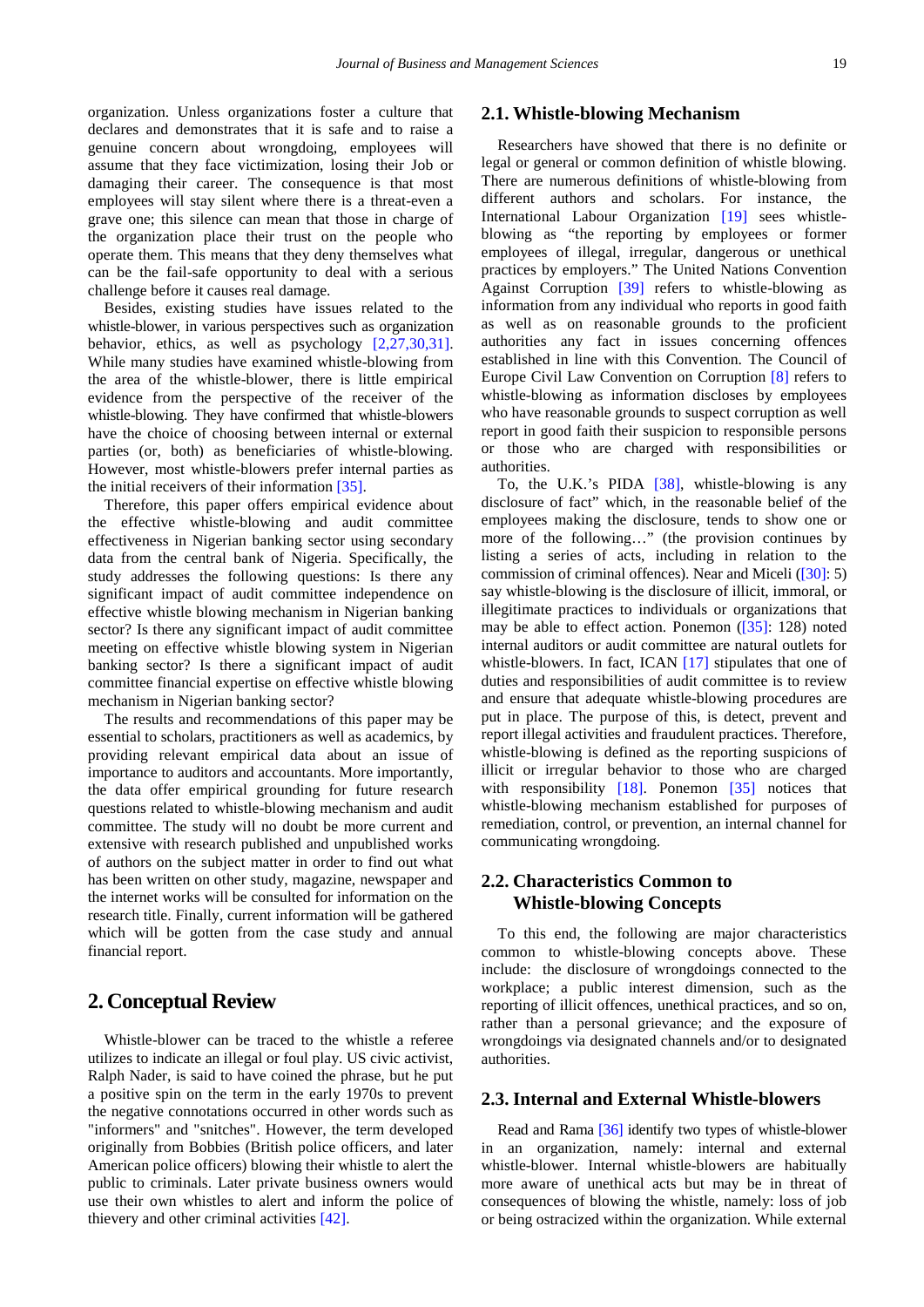whistle-blowers are whistleblowers external to the organization who may have less to threat from the consequences of whistle-blowing but may not have as much at stake about the absence of unethical acts in a particular organization, or may not be aware of the extent of unethical acts.

## **2.4. Call for Effective Whistle-blowing Arrangement**

Having seen the meanings and types of whistleblower, the next activity is to ensure effective whistle-blowing mechanism. A lot of researchers have proposed best mechanism to make the system works. For instance, National Audit Office [\[28\]](#page-8-8) which examined the systems, structures and behaviours in place to enable effective whistle-blowing arrangements, states that for whistleblowing arrangement to work, the culture of an entity needs to support and permit the systems, structures and behaviours through which it can work effectively. This is in line with ICAN [\[17\]](#page-7-6) which states that firms should state its policy on whistle-blowing arrangement within the framework of its code of conduct. This is done by: instructing every worker to make known their concerns about illicit or unethical activities/behavior in the organization and ask question if there are doubts. It also adds that the firm will not tolerate any action taken by employee in the firm against a worker who has whistle blown in good faith his/her concerns about unethical or illegal behavior while disciplinary action would be taken against any worker who knowingly makes a fallacious report. For this to work there must pay action to: the importance of whistle-blowing awareness throughout the firm; embedding whistle-blowing arrangement awareness in the culture, systems, procedures and the role of audit committee to ensure the allegation is true or not [\[18\].](#page-7-7)

Furthermore, Ponemon [\[35\]](#page-8-2) suggests that the first ethical responsibility of auditor or audit committee acting as recipients of whistle-blowing reports is to establish if the accusation is true or false. Determining the reliability of whistle-blowing reports is important because frivolous and unwarranted reports could have dysfunctional results. Chartered Institute of Internal Auditors [\[6\]](#page-7-8) is of opinion that the responsibility for determining and operating effective whistle-blowing arrangements lies with audit committee and the executive, reporting to the board. However, looking at the possible conflicts of interest the executive will need to delegate the day-to-day operations to a body that is considered to be independent. In addition to this, Internal audit's independence from the executive and objectivity give it the potential to be involved in whistle-blowing arrangements.

Audit committee as well as internal audit should therefore either offer assurance to the board or play an integral part in the process of effective whistle-blowing in their firms.

Besides, where internal audit is involved in the arrangements for whistle-blowing the board must ensure the following:

• there is a separate, independent mechanism to offer assurance on the effectiveness of the whistle-blowing mechanisms;

• internal audit's major duties and assurance roles are not compromised

• Internal audit is properly resourced in terms of staffing and skills

Internal audit's role can include promoting whistleblowing best practice, testing and monitoring systems and advising on change where it is needed.

## **2.5. Effective Whistle-blowing Mechanism and Audit Committee**

Having realized outcomes of internal auditors in detecting, preventing corruption and fraud, audit committee are being called upon to demonstrate these functions. ICAN [\[17\]](#page-7-6) states that parts of audit committee's duties are to "oversee management's process for the identification of significant fraud risks across the company and ensure that adequate prevention, detection and reporting mechanisms are in place". This renders solution to statements made by CIIA [\[6\]](#page-7-8) that it believes that it is not the task of internal audit to detect or prevent corrupt activities directly, internal auditors habitually come into custody of critically sensitive data that is substantial to the entity and poses significant potential outcomes. This information has possibility to exposures, uncertainties, threats, fraud, illegal activities, waste and mismanagement, abuse of power, and misconduct that threatens public health or other wrongdoings. These events may negatively impact the firm's reputation, competitiveness, image, success, viability, market values, intangible assets, and investments, or earnings.

To this end, it is imperative and obvious audit committee has to be independent, objectives and avoid conflict of interest in order to ensure effective whistleblowing mechanism.

## **2.6. Audit Committee and Its Qualitative Characteristics**

Companies and allied matters Acts [\[7\]](#page-7-9) section 334 states responsibilities and duties of audit committee as follows: overseeing management process for the identification of significant fraud risk across the company as well as ensuring adequate prevention, detection and reporting mechanisms of any fraudulent acts. Another section of the Act (section 359) states that company's Article of association may stipulate the objectives and functions of the audit committee which include: authorizing the internal auditor to carry out investigations into activities of the company which may be of interest or concern to the committee. Baxter and Cotter [\[1\]](#page-7-10) assert that the nature, quality as well as independence of audit committee influence the committee's efficiency and effectiveness in carrying out her duties and responsibilities as stated above.

## **2.7. Audit Committee Independence and Whistle-blowing in Nigerian Banking Sector**

The listing requirements of Nigerian code of corporate governance established by SEC, demands that audit committees of listed firms be comprised of at least three members and the majority of whom must be independent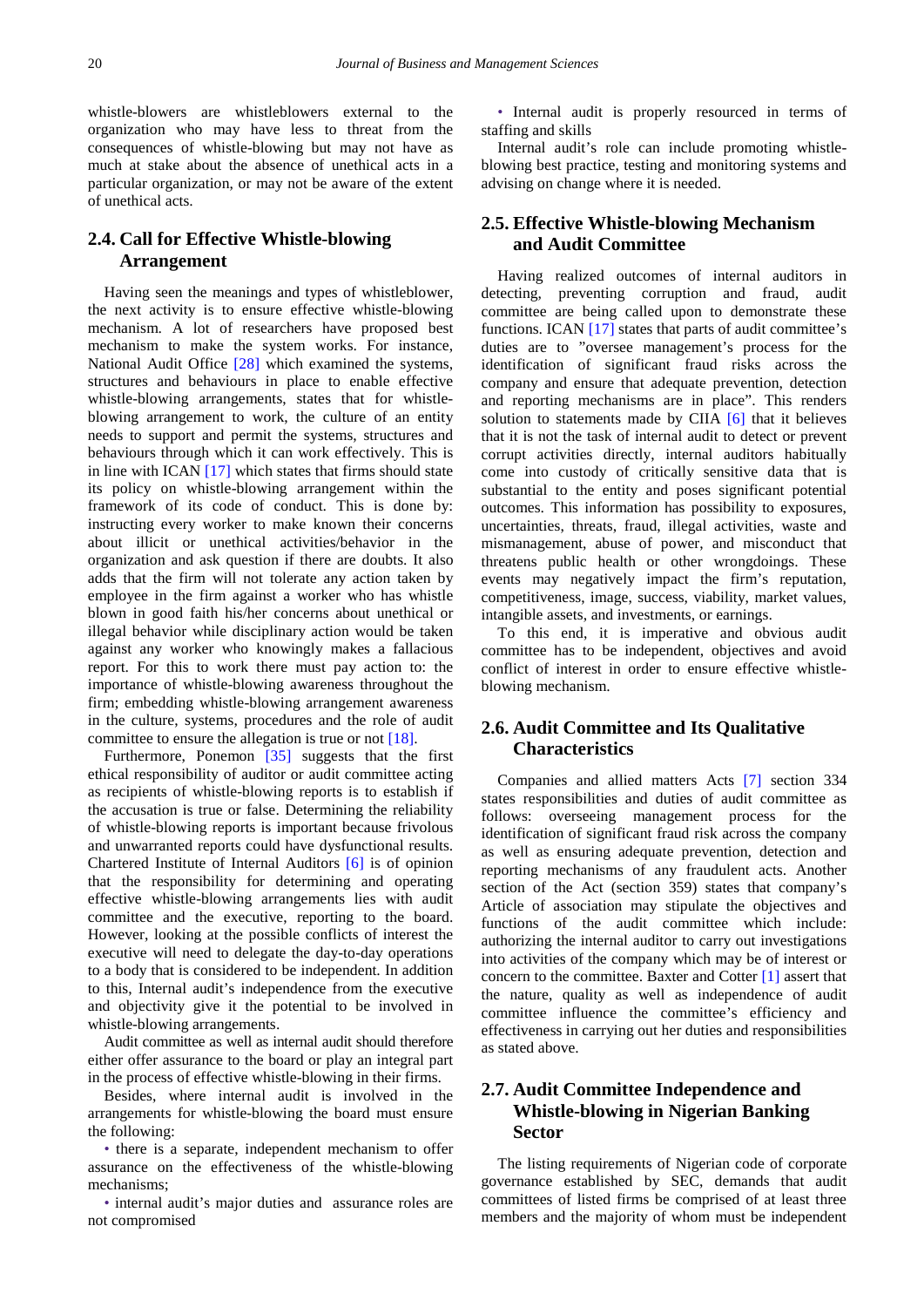members. This view is consistent with the agency perspective, in that, independent audit committees provide greater monitoring of managerial discretions including risk-taking activities by managers.

In addition, independent audit committee members are likely to view their service on an audit committee as a means of enhancing their reputational capital [\[14,15\].](#page-7-11) The preservation of reputational capital serves as a motivation for higher quality monitoring. It is, therefore, expected that an independent audit committee provides effective monitoring and helps strengthen internal controls, and detect and prevent fraud.

Besides, Emeh and Appah [\[13\]](#page-7-12) state that an audit committee has to be independent from management so as to be able to enforce effective monitoring on any form of irregularity. Therefore, for audit committee to be effective, independence of audit committee is must. Ofo [\[32\]](#page-8-9) states that the directors on the committee need not only to be non-executive directors but also to be independent non-executive directors; in order to explain this statement Ofo [\[32\]](#page-8-9) defines independent directors as those directors that do not hold special business interest with the bank and do not represent any stakeholder or shareholder's interest. SEC code [\[33\]](#page-8-1) views an independent director as a non-executive director that:

- is not a company's substantial shareholder and whose shareholding does not up to 0.1% of the firm's paid up capital;
- is not representing a shareholder who has the capacity to control or significantly influence management;
- is not a significant customer or supplier to the firm or group;
- is not related with the company or its management that may impair the ability of the directors to make unbiased judgment.

The preceding argument leads to the first hypothesis which tests the assertion that a more independent audit committee is likely to set up effective whistle-blowing mechanism in Nigerian banks.

Hypothesis  $\frac{1}{1}$ : There is significant impact of audit committee independence on effective whistle-blowing in Nigerian banking sector.

## **2.8. Audit Committee Financial Expertise and Effective Whistle-blowing in Nigerian Banks**

According to Sarbane-Oxley Act [\[37\]](#page-8-10) requires the presence of at least one financially knowledgeable director on the audit committee while the New York Stock Exchange (NYSE) listed company manual also requires that all members of the audit committee be financially knowledgeable. The Listing Requirements of Nigerian code of corporate governance given by SEC also mandates that at least one audit committee member must be read and understand financial report [\[17,18\].](#page-7-6) Audit committee members with financial and accounting knowledge expertise demonstrate a better understanding of auditing issues and risks, as well as the whistle-blowing procedures proposed to address and detect corrupt practices and encourage spending on hotlines arrangements, training

and organizing seminar programmes on awareness of whistle-blowing mechanism such as compliance to professional code of conduct [\[11\].](#page-7-13)

Consequently, the audit committee members with financial backgrounds have the experience and training to understand the risk management activities such as technological threat, strategic risks and business risks, it is expected that firms with at least one financially knowledgeable director on their audit committees to engage more actively in risk management process.

In addition, companies and allied matters Act 359 require all members of audit committee to have basic financial literacy as well as be able to read and understand financial statements. It states that one at least should be financially literate as well as having knowledge of accounting or financial management. Section 334 requires audit committee to ensure development of a comprehensive internal control framework for the company. It states that audit committee, in its knowledge and expertise, should preserve auditors' independence by setting clear living, effective policies and code of conduct (inclusive policy on whistle-blowing) for employees. This would enhance audit committee to check mate fraudulent acts.

Therefore, the preceding argument generates the following hypothesis:

Hypothesis  $\frac{1}{1}$ : There is significant impact of proportion of audit committee members with accounting and finance qualifications on whistle-blowing in Nigerian banking sector.

## **2.9. Audit Committee Meeting and Whistle-blowing in Nigerian Banks**

According to Deloitte [\[9\],](#page-7-14) the extent of the audit committee's involvement in whistle-blowing matters varies significantly by firms and any institutions. It states that in some companies, cyber security risk and whistleblowing are tasked directly to the audit committee, while in others; there is a separate risk committee. Companies for which technology forms the backbone of their business often have a dedicated cyber risk committee that centers exclusively on cyber security mechanism. Regardless of the formal structure adopted, the rapid pace of technology and data growth, and the attendant risks highlighted by recent security breaches demonstrate an increasing importance in understanding cyber security as a substantive, enterprise-wide business risk.

Therefore, audit committees should be aware of cyber security trends, regulatory developments and major threats to the organization, as the risks associated with intrusions can be severe and pose systemic economic and business consequences that can significantly affect shareholders. Engaging in regular dialogue with technology-focused organizational leaders will help the committee better understand where attention should be concentrated?

#### **2.10. Theoretical Base for the Study**

Researchers and scholars have confirmed that whistle-blowing lacks theoretical framework [\[25,26,31\].](#page-7-15) However, Near and Miceli [\[29\]](#page-8-11) stated that researchers can draw from the study on behavioural theories that are to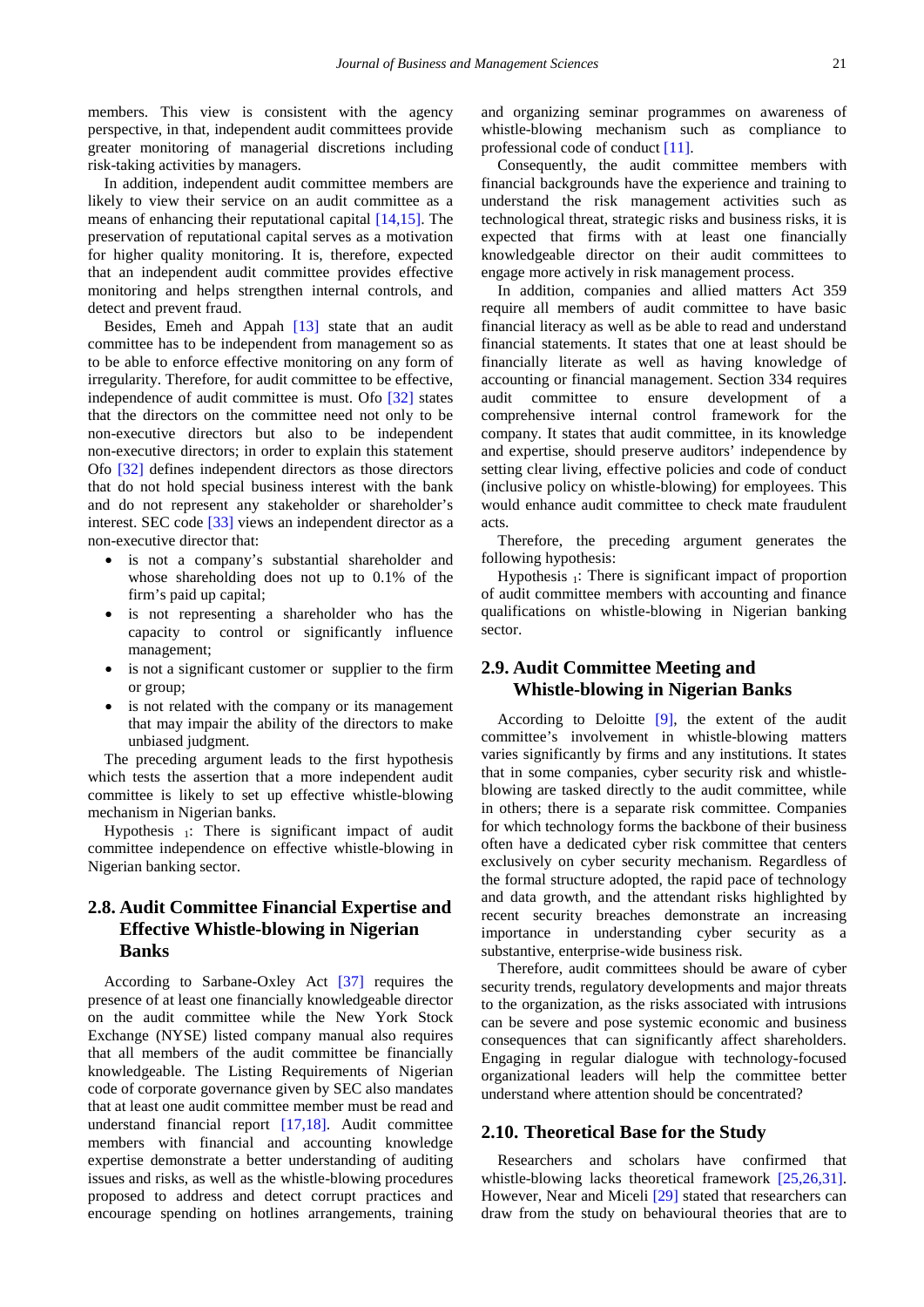some extent similar to the mechanism of whistle-blowing. The theoretical framework underpinning the current paper is derived from pro-social behaviour study along with ethical climate theory. Pro-social behaviour hypothesis elucidates the behaviour of whistleblowers as persons while, the climate in the entity that sustains whistle-blowing can be best explained by ethical climate theory.

#### **2.11. Prosocial behaviour Theory**

The pro-social hypothesis of whistle-blowing has provoked much empirical and conceptual study on whistle-blowing [\[3,4,12,25,26,29\].](#page-7-16) Exclusively, Brief and Motowidlo [\(\[4\]:](#page-7-17) 711) refers to pro-social behaviour as behaviour which is (a) carried out by a member of an entity, (b) directed toward a person, group, or entity with whom he or she interacts while performing his or her organizational duty, and (c) carried out with the intention of promoting the welfare of the person, group, or entity toward which it is directed.

With reference to whistle-blowing, it is classified as a positive social behaviour [\[24\]](#page-7-18) whereby, the whistleblower engages in action to stop the wrongdoing within the entity with the intention of promoting persons within and outside the entity. Dozier and Miceli [\[12\]](#page-7-19) explains that whistle-blowing is a kind of pro-social behaviour as the act entails both selfish (egoistic) as well as unselfish (altruistic) motives on the side of whistleblowers. In other words, whistleblowers' acts are not purely altruistic but to a certain extent the actors may also have motives to achieve personal gain or glory.

Specifically, the pro-social approach of whistle-blowing is based on Latane and Darley's [\[20\]](#page-7-2) work on the bystander intervention model. The model proposes that a bystander will respond by helping in an emergency situation. According to Latane and Darley [\[20\],](#page-7-2) the decision process for whistle-blowing behaviour goes through five steps and each step is critical in making the whistleblowing decision. The five steps are: (1) the bystander must be aware of the event; (2) the bystander must decide that the event is an emergency; (3) the bystander must decide that he or she is responsible for helping; (4) the bystander must choose the appropriate method of helping; and (5) the bystander implements the intervention. These are the five processes in ethical decision-making for the would-be whistleblower and in doing so highlight the ethical dilemmas inherent in the decision to whistle-blow [\[3\].](#page-7-16)

#### **2.12. Data Analysis Method**

Data obtained were analyzed in simple descriptive statistics presented in the tables. This study focuses on whistle-blowing in Nigerian banking sector: an appraisal of audit committee's effectiveness using a multi-variate regression analysis method. The model captures the degree of relationship the explanatory variables exert on the dependent variable. This is consistent with previous studies [\[6,13,16,22,23\].](#page-7-8)

$$
WHBL = f (ACI, ACTE, ACFE)
$$
 (1)

This can be re-specified in a regression form thus:

WHLB<sub>it</sub> = 
$$
\beta_0 + \beta_1 ACI_{it} + \beta_2 ACTE_{it} + \beta_3 ACFE_{it} + \varepsilon
$$

Where:

 $WHBL<sub>it</sub> = Whistle-blowing mechanism$ 

 $β<sub>°</sub> = Intercept at time<sub>0</sub>$ 

 $ACI_{it}$  = Audit committee independence of i<sup>th</sup> bank at time  $``t"$ .

 $ACTE_{it}$  = Audit committee technological expertise or audit committee meeting to discuss technological advancement and dynamic changes of i<sup>th</sup> bank at time "t".  $ACFE_{it}$  = Audit committee financial expertise of i<sup>th</sup> bank at time "t".

ε = Error term.

The apriori signs are:  $\beta_1 < 0$ ,  $\beta_2 < 0$ ,  $\beta_3 > 0$ .

#### **Operationalization of variables**

The variables used in this study are operationalised as shown in the below table:

| ۰.<br>×<br>۰.<br>×<br>$\sim$ |  |
|------------------------------|--|
|------------------------------|--|

| S/N            | Variables                              | Operational definition                                                                                                                                                                                                                   | Source                                                  | Apriori sign |
|----------------|----------------------------------------|------------------------------------------------------------------------------------------------------------------------------------------------------------------------------------------------------------------------------------------|---------------------------------------------------------|--------------|
|                | Dependent variable:                    |                                                                                                                                                                                                                                          |                                                         |              |
|                | Whistle-blowing<br>mechanism/reporting | The relative proportion of amount expensed on<br>development of hotline, seminars, workshop training staff<br>on whistle-blowing mechanism arrangement and creation<br>of its awareness in financial statements and its<br>contributions | the Institute of Chartered<br>Accountants (ICAEW), [16] | Ve           |
|                | Independent variables:                 |                                                                                                                                                                                                                                          |                                                         |              |
| $\mathfrak{D}$ | Audit committee<br>independence        | Proportion of independent non-executive directors on<br>audit committee where independent directors whose<br>shareholding, directly or indirectly, does not exceed 0.1 %<br>of the company paid up capital                               | Emeh & Appah, $[13]$                                    | Ve           |
| $\overline{c}$ | Audit committee meeting                | Number of audit committee meeting for the year to<br>discuss issues related to risk management mechanism and<br>whistle-blowing mechanism                                                                                                | Emeh & Appah, $[13]$                                    | -ve          |
| 3              | Audit committee financial<br>expertise | Proportion of audit committee members who have<br>accounting or financial management knowledge                                                                                                                                           | Emeh & Appah, $[13]$                                    | -ve          |

Source: Researcher's compliance, 2016.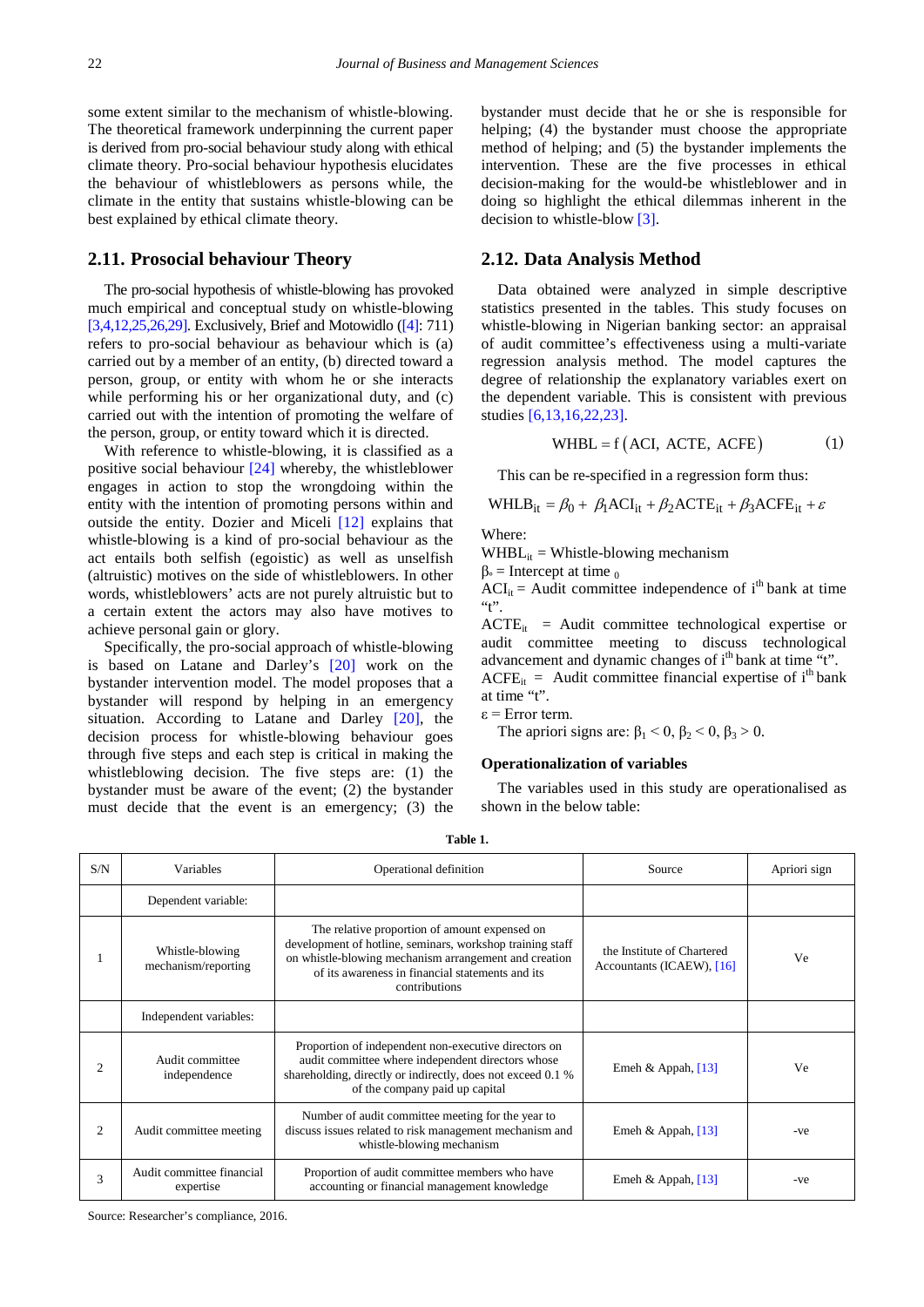This section contains the analysis and result presentation of the data collected from the Nigerian Stock Exchange.

#### **Data presentation analysis**

<span id="page-5-0"></span>

|                     | <b>WHBL</b> | ACFE     | ACI       | <b>ACME</b> |
|---------------------|-------------|----------|-----------|-------------|
| Mean                | 0.607042    | 0.21524  | 0.25365   | 1.65714     |
| Median              | 0.600000    | 0.16667  | 0.33333   | $\theta$    |
| Maximum             | 1.000000    | 0.8      | 0.5       | 6           |
| Minimum             | 0.300000    | $\theta$ | $\theta$  | $\theta$    |
| Std. Dev            | 0.165895    | 0.191949 | 0.18876   | 1.98469     |
| <b>Skewness</b>     | 1.400021    | 0.8638   | $-0.1033$ | 0.5927      |
| Kurtosis            | 4.067403    | 3.80226  | 1.61763   | 1.73271     |
|                     |             |          |           |             |
| Jarque-Bera         | 26.56461    | 15.8733  | 8.5472    | 13.1741     |
| Probability         | 0.000002    | 0.00036  | 0.01393   | 0.00138     |
|                     |             |          |           |             |
| <b>Observations</b> | 105         | 105      | 105       | 105         |

**Table 2. Descriptive Statistics**

Author's computation, 2016

From the [Table 2](#page-5-0) above shows the descriptive statistics for sample companies. An examination of the result reveals that WHBL showed a mean value of 0.60 therefore indicating that on the average only 60% of sample banking sector disclose their level of engagement in whistle-blowing activities. This further shows 1.0000 and 0.30000, explained in the maximum and minimum values respectively.

The standard deviation measuring the spread of the distribution stood at a value of 0.166. The Jarque Bera statistics stood at a value of 26.7 with an associate probability of 0.00 thus, indicates that the variables are normally distributed when measure at critical level. This implies that the possibility of outlier does not exist in the distribution. An additional investigation tested at 5% critical level.

The mean values of the explanatory variables are positive. Two of the explanatory variables namely: Audit committee financial expertise (ACFE) and Audit committee meetings (ACME) exhibited positive skewness, while Audit committee independence was negatively skewed. The Jarque-Bera probabilities with  $p<0.05$  is an indication that all the variables are normally distributed.

The result in [Table 3](#page-5-1) shows that about 28% of systematic variations in the dependent variable are clarified by the independent variables. This value later reduces to 23% when the R-squared statistics is later adjusted. It shows that audit committee financial expertise (ACFE), audit committee independence, and audit committee meeting exhibited a positive relationship with whistle-blowing mechanism (WHBL). In terms of overall significance, the independent variables had a combined significance with WHBL which is reflected in the Prob. (F-statistics) of 0.000029. The Durbin- Watson value of 2.11 is an indicating of the absence of auto-correlation.

<span id="page-5-1"></span>

| Dependent Variable: WHBL |             |                        |             |         |
|--------------------------|-------------|------------------------|-------------|---------|
| Method: Least Square     |             |                        |             |         |
| Variable                 | Coefficient | Std.Error              | t-Statistic | Prob.   |
| $\mathbf C$              | 15.84061    | 21.06158               | 0.752109    | 0.4538  |
| <b>ACFE</b>              | 20.86374    | 44.29101               | 0.47106     | 0.6387  |
| <b>ACI</b>               | 31.98543    | 44.84941               | 0.713174    | 0.4775  |
| <b>ACME</b>              | 0.584304    | 3.86676                | 0.151109    | 0.8802  |
| AR(1)                    | 0.36468     | 0.098193               | 3.713576    | 0.0003  |
|                          |             |                        |             |         |
| R-squared                | 0.283554    | Mean dependent var     |             | 88.2692 |
| Adjusted R-squared       | 0.231314    | S.D. dependent var     |             | 69.9996 |
| S.E of regression        | 61.372      | Akaike infor criterion |             | 11.1456 |
| Sum squared residual     | 361586.1    | Schwarz criterion      |             | 11.349  |
| Log likelihood           | $-571.5706$ | Hannan-Quinn criter    |             | 11.228  |
| F-statistic              | 5.427831    | Durbin-Watson stat     |             | 2.11434 |
| Prob(F-statistic)        | 0.000029    |                        |             |         |
| <b>Inverted AR Root</b>  | 0.36        |                        |             |         |

**Table 3. Regression Analysis**

Author's computation, 2016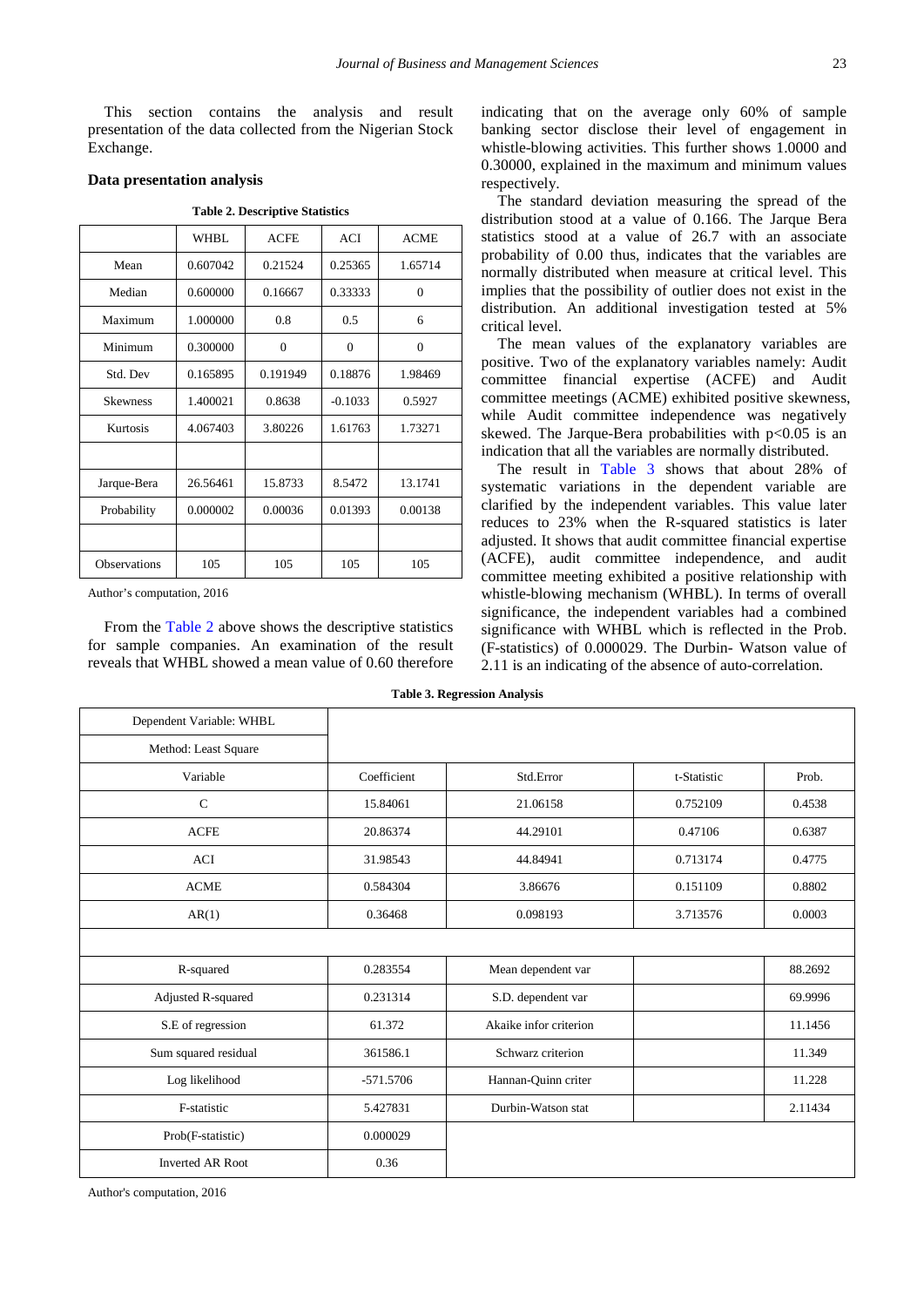**2.13. Analysis of Diagnostic Tests**

|             | Coefficient | Uncentered | Centered  |
|-------------|-------------|------------|-----------|
| Variable    | Variance    | <b>VIF</b> | VIF       |
|             |             |            |           |
| C           | 443.59      | 4.94429    | <b>NA</b> |
| <b>ACFE</b> | 1961.69     | 2.29205    | 1.259521  |
| ACI         | 2011.47     | 2.99245    | 1.550927  |
| ACM         | 14.9518     | 1.92044    | 1.453941  |

**Table 4.**

Researcher's computation, 2016.

The variable inflation factor was utilized to check for multicollinerlity. The rule of thumb indicates that they must be below the benchmark of 10. Therefore all the centered VIFs are below 10. The researcher now concludes that there is never an issue of multicollinerity in the model.

**Table 5. Heteroskedasticity Test**

| Hereroskedasticity Test: |         |                     |        |
|--------------------------|---------|---------------------|--------|
| Breusch-Pagan-Godfrey    |         |                     |        |
|                          |         |                     |        |
| <b>F-statistic</b>       | 0.97517 | Prob. $F(6,97)$     | 0.4463 |
| $Obs*R$ -squared         | 5.91636 | Prob. Chi-Square(6) | 0.4326 |
| Scaled explained SS      | 32.5858 | Prob. Chi-Square(6) |        |

Source: Researcher's Computation, 2016.

The table above reveals the F-statistic and Obs\*Rsquared values of 0.97517 as well as 5.91636 with pvalues of 0.4463 together with 0.4326 respectively show the absence of heteroskedasticity in the model since the Fstatistic and Obs\*R-squared values and P-values of 0.4463 and 0.4326 are higher than the critical values at 5% level of significance. Therefore, the researcher now can reach the conclusion that there is never presence of Heteroskedasticity in the model.

## **2.14. Autocorrelation Test**

**Table 6. Breusch-Godfrey Serial Correlation LM Test**

<span id="page-6-0"></span>

| <b>Breusch-Godfrey Serial</b> |         |                     |        |
|-------------------------------|---------|---------------------|--------|
| Correlation LM Test:          |         |                     |        |
|                               |         |                     |        |
| <b>F-statistic</b>            | 1.48891 | Prob. $F(2,94)$     | 0.2309 |
| $Obs*R$ -squared              | 3.19344 | Prob. Chi-Square(2) | 0.2026 |

Source: Researcher's computation, 2016.

The [Table 6](#page-6-0) reveals the F-statistic and Obs\*R-squared values of 1.48891 as well as 3.19344 with p-values of 0.2309 and 0.2026 respectively show on presence of autocorrelation in the model since the F-statistic and Obs\*R-squared value with p-values of 0.2309 and 0.2026 are higher than the critical values at 5% level of significance. Therefore, the researcher concludes that there is never presence of autocorrelation in the model.

## **2.15. Hypotheses Testing**

#### HYPOTHESIS 1

Hypothesis  $_0$ : There is no significant impact of audit committee independence on whistle-blowing mechanism in Nigerian banking sector.

Hypothesis  $\frac{1}{1}$ : There is significant impact of audit committee independence on whistle-blowing in Nigerian banking sector.

In considering the variables individually, Audit committee Independence revealed a positive relationship with whistle-blowing in Nigerian banking sector as revealed by the positive coefficient value of 31.98543. This implies that audit committee independence can impact on whistle-blowing in Nigerian banking sector. HYPOTHESIS 2

Hypothesis $_0$ : There is no significant impact of audit committee meeting on whistle-blowing in Nigerian banking sector.

 $Hypothesis<sub>1</sub>$ : There is significant impact of audit committee meetings on whistle-blowing in Nigerian banking sector.

The relationship between audit committee meetings (ACTE) and whistle-blowing in Nigerian banking sector showed a positive association. This was supported with positive coefficient value of 58%. This implies that a unit change in audit committee meetings can impact 58% on the level of whistle-blowing..

#### HYPOTHESIS 3

Hypothesis $_0$ : There is no significant impact of audit committee financial expertise on whistle-blowing in Nigerian banking sector.

Hypothesis<sub>1</sub>: There is significant impact of audit committee financial expertise on whistle-blowing in Nigerian banking sector.

Audit committee financial expertise was found to have a positive impact on the whistle-blowing. This was further explained by coefficient value of 20.86374, therefore indicates that audit committee financial expertise has the tendency of increasing the level of whistle-blowing mechanism.

# **3. Summary, Interpretation of Findings, Conclusion and Recommendation**

The results of the regression analyses for the different attributes of audit committee and effective whistleblowing in Nigerian banking sector on the whole revealed a number of puzzling findings. The results of the study showed that qualitative characteristics of audit committee, that is, Audit committee independence (ACI), audit committee meeting (ACM), and audit committee financial expertise (ACFE) exhibited a positive relationship with whistle-blowing compliance. This implies the entire independent variables move in the same direction with whistle-blowing in Nigerian banking sector. The positive relationship between the variables as revealed in the results of the study is in tandem with the findings of Deloitte (2015) and Stark and Fortaine (2016).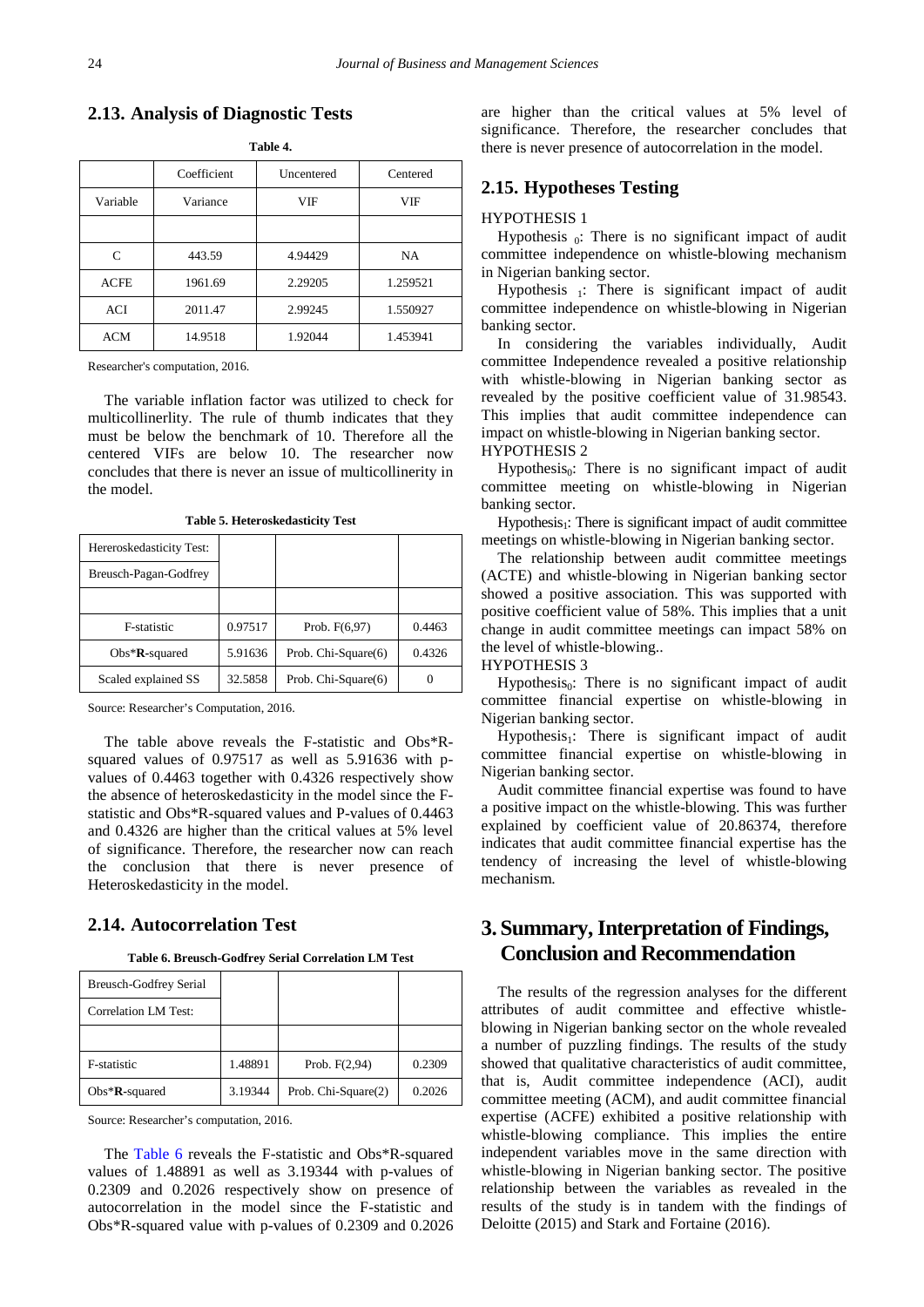## **3.1. Summary**

This study examined effective whistle-blowing and audit committee in Nigerian banking sector. Hypotheses are developed based on the premise that banks that have more independent, expert, and financial expertise audit committees are likely to set up a stand-alone risk management committee and whistle-blowing. In addition, audit committees that have more members who are knowledgeable are also likely to help in strengthening governance and internal control environment within their firms. The study finds that the establishment of whistle-blowing mechanism in Nigerian banking sector is associated with strong audit committee structures.

Specifically, the results show that banking sector with more independent audit committees are likely to set up sound whistle-blowing mechanism effectively because these independent directors seek to protect their reputations as expert monitors. Thus, establishing a risk management mechanism demonstrates their commitment to and awareness of improved internal control environment. Further, financial institution with more members on their audit committees are also likely to improve because failure to do this cannot only reduce profitability but can also kill the firms' mission and its existence. Audit committees that meet more frequently are also likely to enhance level of oversight of risk management activities and processes. Therefore, more diligent and technological knowledgeable audit committees are likely to support formal risk management procedures including an establishment of sound whistle-blowing systems.

## **3.2. Conclusion**

The major function of the audit committee is to oversee the whistle-blowing mechanism in corporate which has abilities to hamper organizational goals and objectives even reduce shareholders' wealth reflected in financial reporting. According to SEC (2002), audit committees should be champions of corporate ethics. This study examines whether the three variables—the number of audit committee meetings (where threats issues are discussed), the independence of audit committee members, and the number of engaged financial experts—are related to whistle-blowing mechanism in Nigerian banking sector. The empirical results provide some evidence to support the three primary hypotheses.

The conclusions are summarized such as:

1. Meeting frequency of the audit committee is associated with whistle-blowing in Nigerian banking sector;

2. Number of audit committee members who are independent does significantly affect whistle-blowing mechanism in Nigerian banking sector;

3. Financial expertise of audit committee is significantly associated with whistle-blowing system in Nigerian banking sector.

#### **3.3. Recommendation**

The study revealed a strong support for an association between effective whistle-blowing system in Nigerian banking sector and audit committee independence, audit committee financial expertise, and audit committee technological expertise. The results of findings showed that whistle-blowing mechanism in Nigerian banking sector needs to be strengthened. Finally, it disclosed that Nigerian banking sector needs to train, educate and develop her staff about risks/threats awareness and identification. Those who are charged with responsibilities should live by good labeling and modeling.

# **References**

- <span id="page-7-10"></span>[1] Baxter, P., & Cotter, J. (2009). Audit committee and earnings quality. *Accounting and Finance*, 49, 267-290.
- <span id="page-7-3"></span>[2] Brabeck, M. (1984). Ethical characteristics of whistle-blowers, *Journal of Research in Personality,* 18: 41-53.
- <span id="page-7-16"></span>[3] Brennan, N., & Kelly, J. (2007). A study of whistleblowing among trainee auditors. *The British Accounting Review, 39*(1), 61-87.
- <span id="page-7-17"></span>[4] Brief, A. P., & Motowidlo, S. J. (1986). Prosocial organizational behaviors. *The Academy of Management Review, 11*(4), 710-725.
- <span id="page-7-1"></span>[5] Brown, A, Mazurski, E., & Olsen, J. (2008). The incidence and significance of whistle blowing in A Brown (ED), whistle blowing in Australia Capital Territory, Australia, ANU Press.
- <span id="page-7-8"></span>[6] Chartered Institute of Internal Auditors. (2014). Whistleblowing and corporate governance: The role of internal audit in whistleblowing. *http://www.iia.org.uk.*
- <span id="page-7-9"></span>[7] Companies and Allied Matters Act. (2004). Lagos: Government Printers.
- <span id="page-7-5"></span>[8] Council of Europe Civil Law Convention on Corruption. (1999). Article 9.
- <span id="page-7-14"></span>[9] Deloitte (2013). Audit committee brief: cyber security and the audit committee. http://dupress.com/articles/.
- <span id="page-7-0"></span>[10] De Maria, W. (2005). Whistleblower protection: Is Africa ready? *Public Administration Development,* 25(3): 217-226.
- <span id="page-7-13"></span>[11] DeZoort, F. T., & Salterio, S. E. (2001). The Effects of corporate governance experience and financial reporting and audit knowledge on audit committee members judgments, *Auditing: A Journal of Practice and Theory*, 20(3): 31-47.
- <span id="page-7-19"></span>[12] Dozier, J. B., & Miceli, M. P. (1985). Potential predictors of whistle-blowing: A prosocial behavior perspective. *Academy of Management Review, 10*(4), 823-836.
- <span id="page-7-12"></span>[13] Emeh, Y., & Appah, E. (2013). Audit committee and timeliness of financial reports: Empirical evidence from Nigeria. *Journal of Economic and Sustainable Development*, 4(20), 14-25.
- <span id="page-7-11"></span>[14] Fama, E. F., & Jensen, M. C. (1983). Separation of Ownership and Control, *Journal of Law and Economics*, 26, 2: 301-326.
- [15] Gilson, S.C. (1990). Bankruptcy, boards, banks, and block-holders: Evidence on changes in corporate ownership and control when firms default. *Journal of Financial Economics*, 27(2): 355-388.
- <span id="page-7-20"></span>[16] ICAEW. (2004). Guidance to audit committees: whistle-blowing arrangements.
- <span id="page-7-6"></span>[17] I C AN. (2014). *Study text: Advanced audit and assurance.* United Kingdom: Emile Woolf International Bracknell Ennterprise & Innovation Hub.
- <span id="page-7-7"></span>[18] I C AN. (2014). *Study text: Management, government and ethics.* United Kingdom: Emile Woolf International Bracknell Ennterprise & Innovation Hub.
- <span id="page-7-4"></span>[19] International Labour Organization Thesaurus. (2005).
- <span id="page-7-2"></span>[20] Latane, B., & Darley, J. M. (1968). Group inhibition of bystander intervention in emergencies. *Journal of Personality and Social Psychology, 10*(3), 215-221.
- [21] Lee, S. H., & Oh, K. K. (2007). Corruption in Asia. Pervasiveness and arbitrariness Asia, *Pacific Journal of Management,* 24, 97-114.
- [22] Madawaki, A., & Amran N. A. (2013). Audit committees: How they affect financial reporting in Nigerian companies. *Journal of Modern Accounting and Auditing*, 9(8), 1070-1080.
- [23] Mell, P., Scarfone, K., & Romanosky, S. (2007). A complete guide to the common vulnerability scoring system.
- <span id="page-7-18"></span>[24] Miceli, M. P., Near, J. P., & Dworkin, T. M. (2008). *Whistleblowing in organizations*. New York: Routledge: Lawrence Erlbaum Associates.
- <span id="page-7-15"></span>[25] Miceli, M. P., Near, J. P., & Dozier, J. B. (1991). Blowing the whistle on data fudging: A controlled field experiment. *Journal of Applied Social Psychology, 21*(4), 271-295.